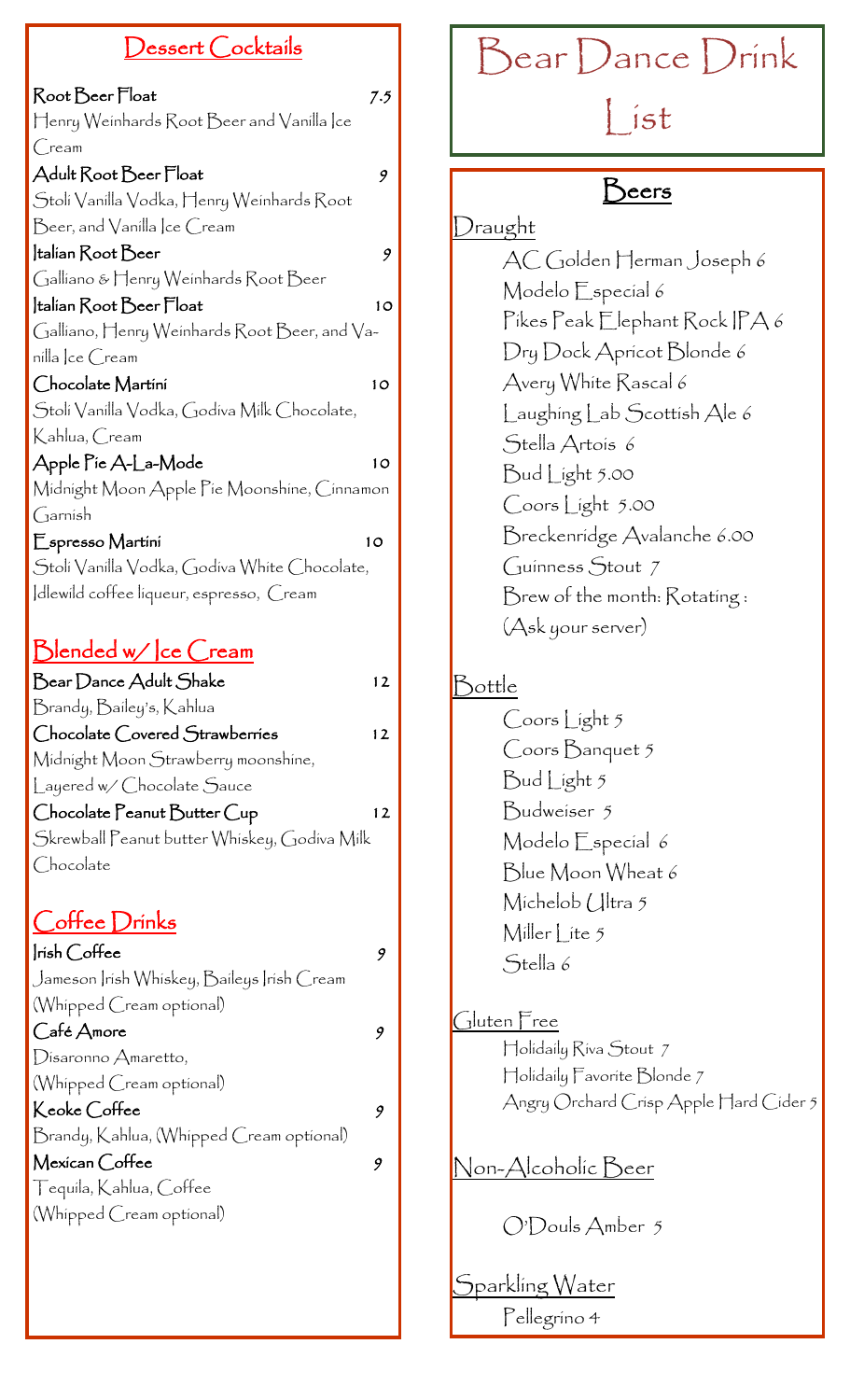## Signature Cocktails & Martinis

#### Bear Dance Mule 9

Refreshing twist on a standard Mule. Tito's Vodka, POM Pomegranate Juice, Lime, & Ginger beer in a copper mug

#### Colorado Mule 10

New variation on the mule Tin Cup Whiskey, Breckenridge sipping bitters, and ginger beer with a hint of Lime

#### Classic Dirty Martini

 $\bm{\mathsf{Y}}$ our choice  $\bm{\mathsf{V}}$ odka or  $\bm{\mathsf{G}}$ in, shaken perfectly with olive juice and your choice of an Pimento Olive or Bleu Cheese Stuffed Olive. (Up or on the Rocks)

#### American Cosmopolitan 10

The classic cocktail right in your hand. Tito's Vodka, Cointreau, Cranberry Juice, and | ime

#### $\Box$ emon  $\Box$ rop 9

A perfect mix of tartness and sweetness. Deep Eddy Lemon, Limoncello, w/ hints of Sierra Mist and Lemonade, Sugared Rim & Lemon Garnish

#### Strawberry Moon Drop 9

 $\bigwedge$  fruity twist on a Lemon Drop Midnight Moon Strawberry Moonshine, Limoncello, w/ hints of Sierra Mist and Lemonade

#### Bourgroni 10

 $\bigwedge$  classic cocktail w/ a twist,  $\bigtriangledown$ reckenridge Bourbon, Sweet Vermouth, & Campari on the rocks w/ a lemon Twist garnish

#### New Old Fashioned 11

A twist on a classic recipe. Fruit and 2 types of bitters mixed with Woodford Reserve Rye or Old Forester 86 bourbon

#### Summer Spritzer

 ${\sf A}$  refreshing cocktail for anytime of the day. Deep Eddy Grapefruit Vodka, Sauvignon Blanc, and Ginger Beer w/ Lemon Twist Garnish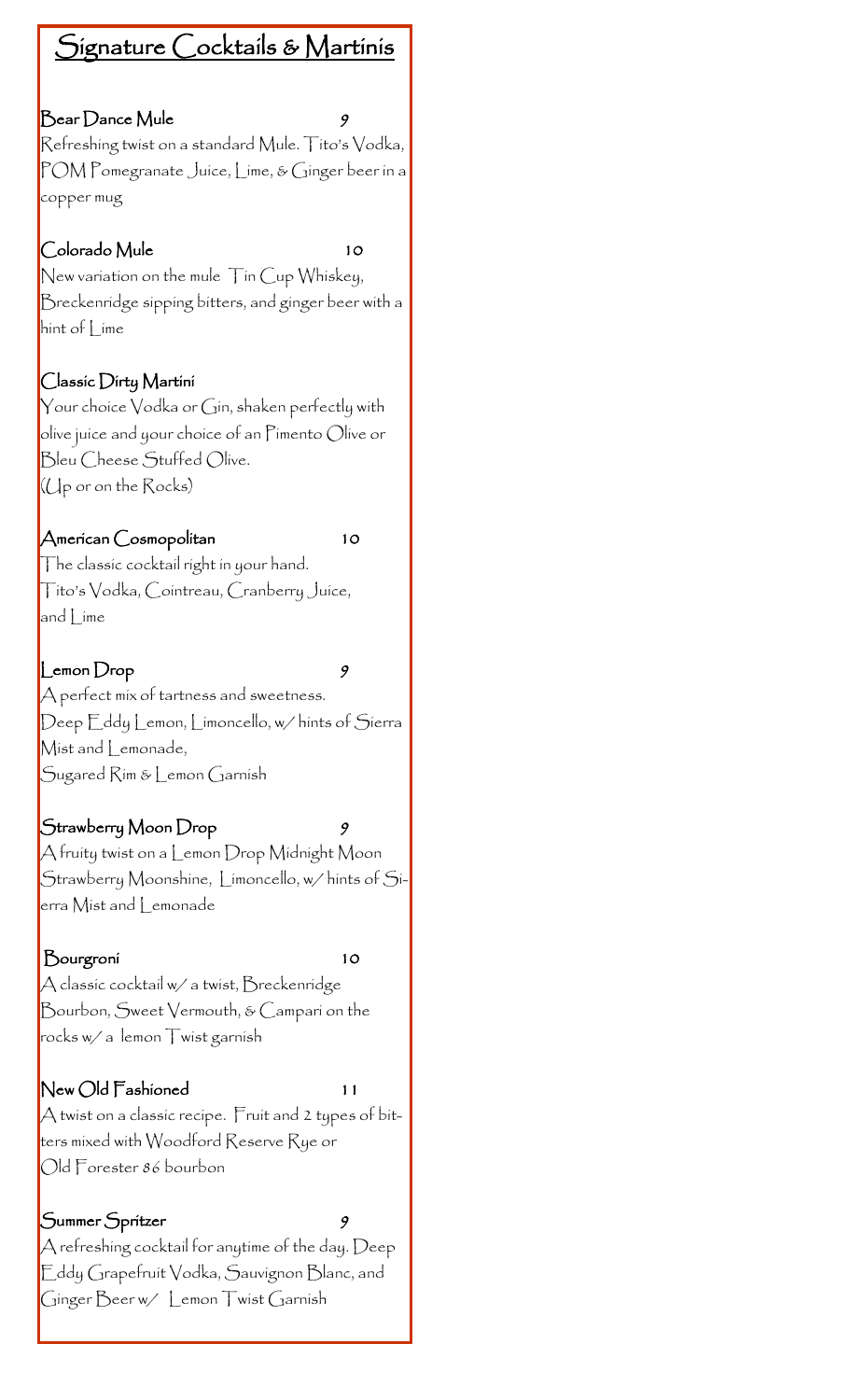#### Bear Dance Palmer

 ${\sf A}$  refreshing cocktail,  ${\rm Deep}$   $\operatorname{\sf E}$ ddy  ${\rm Sweet}$ Tea Vodka, Lemonade, & a Lemon Garnish

## BD Shandy 9

A daring and refreshing cocktail mixing spirits and beer, Sipping bitters, Deep Eddy Lemon Vodka, and Avery White Rascal, & a Lemon Garnish

## Tropical Sunset 9

A fun and fruity cocktail reminiscent of the Caribbean. Parrot Bay 90 Coconut Rum, Pineapple Juice and Orange Juice , grenadine float and a cherry to represent the sun

### $\vert$ talian Margarita  $\theta$

A delicious margarita with the perfect hint of sweetness. Corralejo silver tequila, amaretto Liqueur, mixed perfectly with triple sec and sour with a sugar rim and a lime garnish

## M & M Margarita 10

Simple and great margarita  $\top$ eremana Silver Tequila, Cointreau, Lime Juice, Salted Rim on request

## Cherry Blossom Martini 11

A new creation w/ Haku vodka, Ciroc red berry, Chambord & black cherry soda w/ a Luxardo cherry

## Bear Paw Sour 11

Ready for something really new!! A Bulleit bourbon stone sour, with a float of Muriel Red wine & Luxardo cherry garnish

## Samurai Rob Roy 10

 $\forall$  new twist on the classic made with |wai Japanese Whiskey, Sweet Vermouth and a cherry garnish (Up or on the Rocks)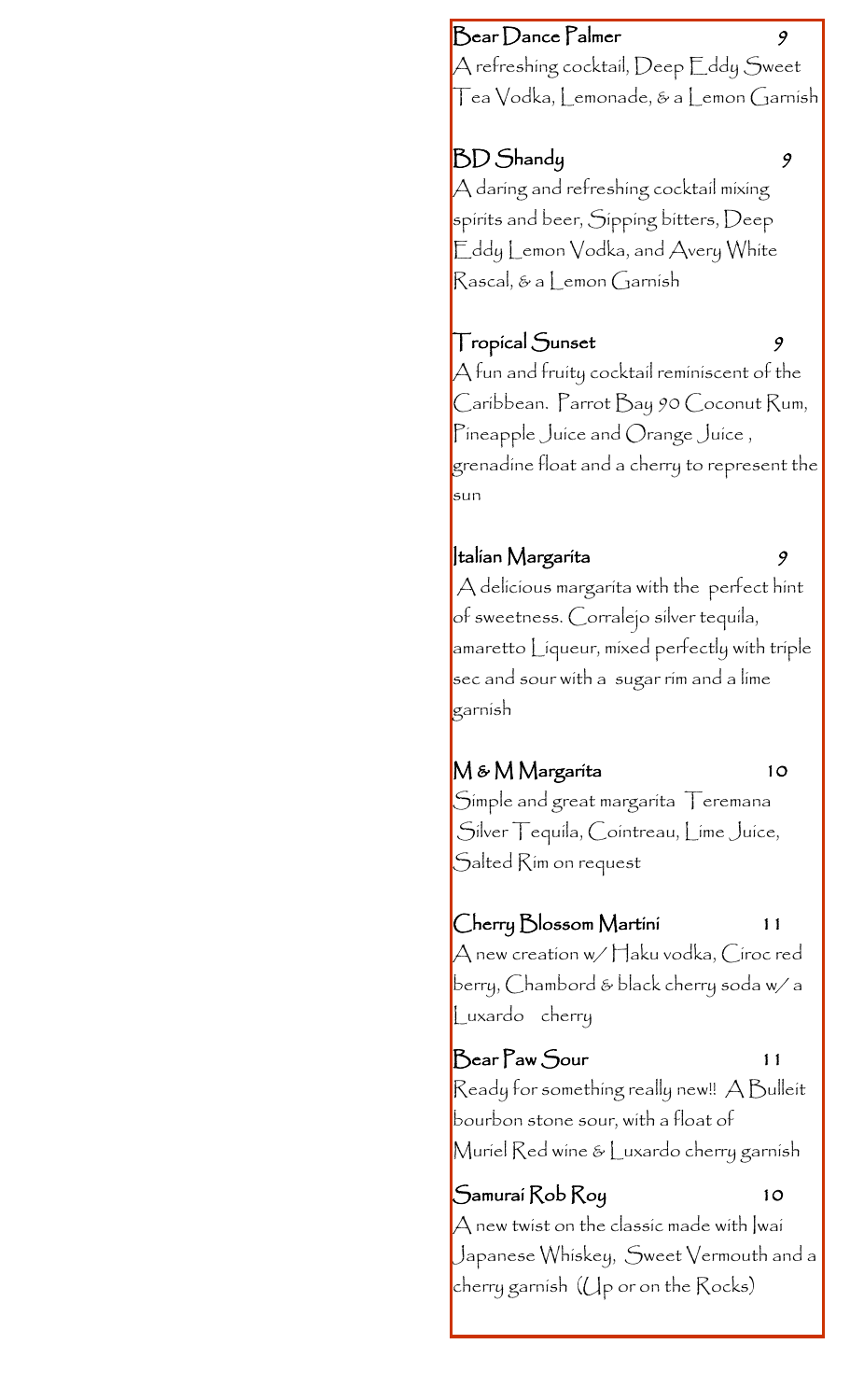| $W$ ines by Glass                                                      |             | <u>PETIT SYRAH</u><br>"Two Angels"<br>45<br>2018 Red Hills Lake County Oakville, CA                                                                   |
|------------------------------------------------------------------------|-------------|-------------------------------------------------------------------------------------------------------------------------------------------------------|
| assاں)<br>Sparkling Wines-                                             | Dottle      | Caymus-Suisun, Grand Durif,<br>50<br>2018 Suisun Valley, CA<br>RED BLENDS &                                                                           |
| Gloría Ferrer<br>Sonoma, CA                                            | 10<br>40.00 | HER GREAT REDS<br>"Coloradeaux" by Colterris<br>38<br>2018 Palisade, CO<br>(63% Cab, 14% Merlot, 14% Petite Verdot, 6% Malbec,                        |
| $Da$ $Luca$ $Prosecco$<br>9<br><b>ITALY</b><br>Vhítes                  | 36.00       | 3% Cab franc)<br>"Chances $R$ " by Watermill<br>38<br>2016 Columbia Valley, OR<br>(38% Merlot, 38% Cab, 11% Petit Verdot, 8% Malbec,<br>5% Cab Franc) |
| Pazzo Cilleiro Albarino<br>$\boldsymbol{s}$<br>2019 Ríos Baixas, SPAIN | 30.00       | "Sul Red" Herdade Sao Miguel<br>28<br>2018 Portugal<br>(50% Aragonez, 30% Alicante Bouschet, 15% Trincadeira,<br>5% Cabernet sauvignon)               |
| William Hill Chardonnay<br>$\pmb{8}$<br>2019 Central Coast, CA         | 30.00       | $"Barrancas"$ 050<br>40<br>2017 Mendoza, ARG (60% Malbec, 40% Cab)                                                                                    |
| Sea-Sun Chardonnay<br>9<br>2018 Solano & Santa Barbara Cty, CA         | 34.00       | Famíglía Bíanchí "Corte"<br>40<br>2017 Valle De Llco Mendoza, ARG<br>(Malbec, Petit Verdot, Merlot, Cab Tannat)                                       |
| Benvolio Pinot Grigio<br>$\pmb{8}$<br>2020 Friuli, ITALY               | 30.00       | "Hidden Asset" Lucas & Lewellen<br>50<br>2017 Santa Barbara Cty, CA<br>(Malbec, Merlot, Syrah, Cabernet franc)                                        |
| Mirassou Moscato<br>$\boldsymbol{s}$<br>San Miguel & Healdsburg, CA    | 30.00       | Colterris Petit Verdot<br>45<br>2018 $G$ rand Valley, $CO$                                                                                            |
| Kim Crawford Sauv. Blanc<br>10<br>2021 Marlnorough, NZ                 | 40.00       | Colterris Cab Franc<br>55<br>2018 $G$ rand Valley, $CO$                                                                                               |
| Rosés-Blush wine                                                       |             | Lagrein Elena Walch<br>40<br>2019 Trentino-Alto Adige, Italy                                                                                          |
| Moshin Rosé of Pinot noir<br>9<br>2018 Russian River, CA               | 35.00       | Muriel $\top$ incas $D$ e la Villa Crianza<br>40<br>2016 Reserva Rioja Spain (Tempranillo)                                                            |
| Beringer White Zin<br>7<br>Sonoma, CA                                  | 26.00       |                                                                                                                                                       |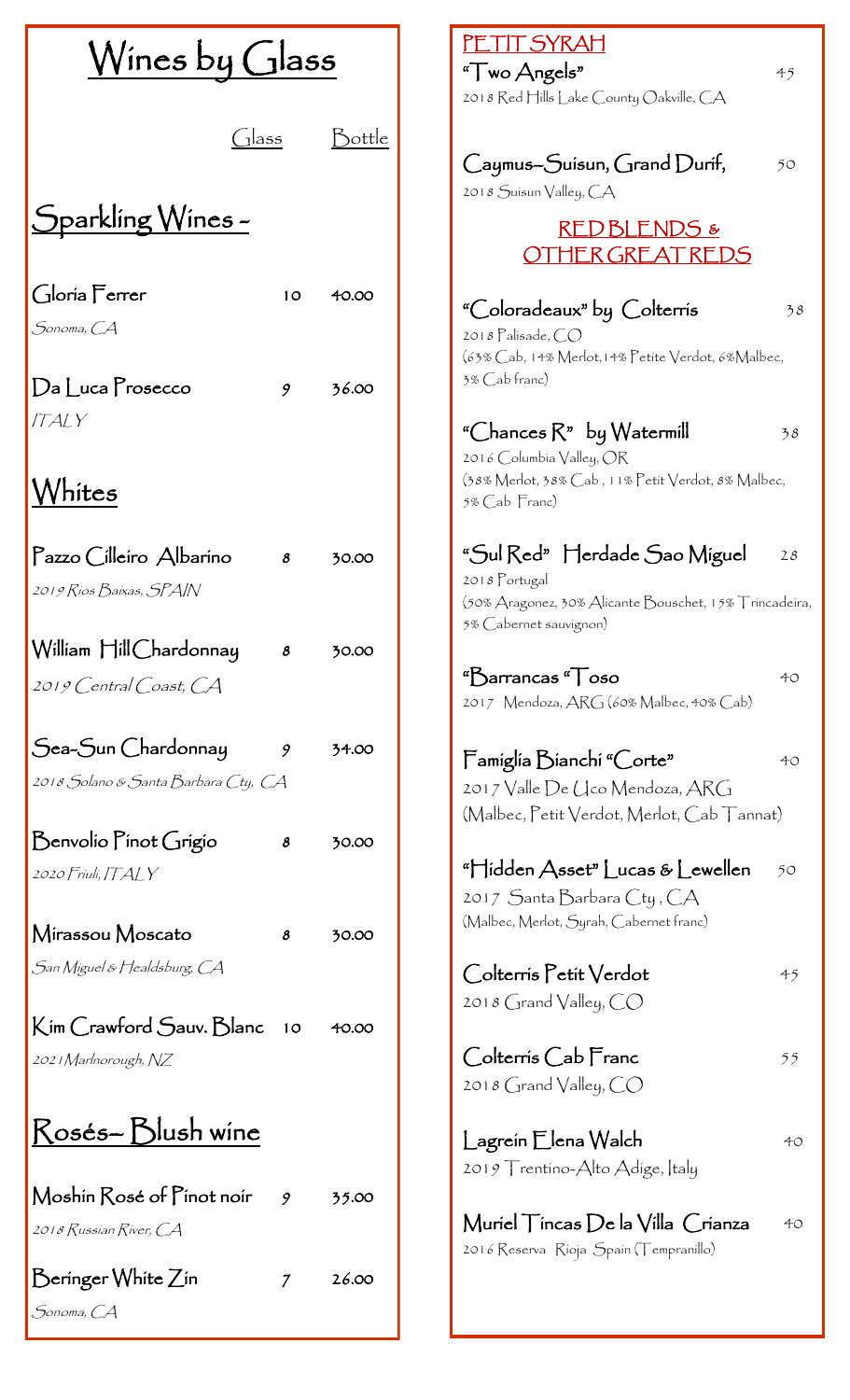| REDS                                                                                           |     |  |
|------------------------------------------------------------------------------------------------|-----|--|
| <u>CABERNET SAUVIGNON:</u>                                                                     |     |  |
| Geyser Peak                                                                                    | 34  |  |
| 2018 Kenwood, CA                                                                               |     |  |
| J. Lohr "Seven oaks "<br>2018 Paso Robles, CA                                                  | 38  |  |
| Donanza Cab                                                                                    | 38  |  |
| by Chuck Wagner from Caymus, CA                                                                |     |  |
| Outlot                                                                                         | 35  |  |
| 2017 Alexander Valley, Sonoma cty. CA                                                          |     |  |
| (Inshackled (Prisoner Wine Company)<br>2018 Oakville, CA                                       | 45  |  |
| Caymus (One litre bottle)                                                                      | 125 |  |
| 2019 Napa Valley, CA                                                                           |     |  |
| ZINFANDEL:                                                                                     |     |  |
| Rombauer Vineyards                                                                             | 72  |  |
| 201 <i>6</i> Napa., CA                                                                         |     |  |
| <u>MERLOT, CARMENERE:</u>                                                                      |     |  |
| Chloe Merlot                                                                                   | 34  |  |
| 2016 $S$ an Lucas, Monterey county, $CA$                                                       |     |  |
| Colterrís Merlot                                                                               | 38  |  |
| 2017 Grand Valley, $CO$                                                                        |     |  |
| $\lceil$ erra $\lceil$ ura $\lceil$ eserva $\lceil$ armenere<br>2019 Valle de Colchagua, Chile | 32  |  |
|                                                                                                |     |  |
| <u>PINOT NOIR:</u>                                                                             |     |  |
| Georges Du Boeuf                                                                               | 36  |  |
| 2019 Pays d'OC, France<br>A to 7 Wineworks                                                     |     |  |
| 2017 Oregon                                                                                    | 40  |  |
| $\top$ erra $\Gamma$ ura $\mathcal R$ eserva                                                   | 32  |  |
| 2018   tata Valley, Chile                                                                      |     |  |
| Sea Sun Pinot Noir                                                                             | 36  |  |
| 2019 Monterey, Solano, San Luís, CA                                                            |     |  |
| <u>MALBEC</u>                                                                                  |     |  |
| $\bigcap$ oso $\bigcup$ state                                                                  | 30  |  |
| 2019 Mendoza, ARG                                                                              |     |  |
| $\Gamma$ ascual $\top$ oso $\mathsf{Reserva}$                                                  | 40  |  |
| 2019 Mendoza, ARG                                                                              |     |  |
| Gran Famiglia Bianchi                                                                          | 42  |  |
| 2017 Mendoza , ARG.                                                                            |     |  |
|                                                                                                |     |  |
|                                                                                                |     |  |

| $W$ ines by Glass                                                                                                                                                                        |                 |                 |          |  |
|------------------------------------------------------------------------------------------------------------------------------------------------------------------------------------------|-----------------|-----------------|----------|--|
| Reds-                                                                                                                                                                                    | $\bigcirc$ lass |                 | Bottle   |  |
| $\mathcal S$ ea- $\mathcal S$ un $\mathcal F$ ínot noír<br>2019 Monterrey County, CA                                                                                                     |                 |                 | 10 38.00 |  |
| $\bm{\mathsf{A}}$ to $\bm{\mathsf{Z}}$ $\bm{\mathsf{W}}$ íneworks $\bm{\mathsf{P}}$ ínot noír   10      40.00<br>2017 Newburg, Oregon                                                    |                 |                 |          |  |
| $\,$ Bonanza $\,$ Cab. $\,$ Sauvígnon 10 40.00<br>Lot 4 by Chuck Wagner (Caymus), CA                                                                                                     |                 |                 |          |  |
| J. Lohr Cab. Sauvígnon<br>2019 Paso Robles, CA                                                                                                                                           |                 |                 | 10 40.00 |  |
| Chloe Merlot<br>2018Monterey Cty, CA                                                                                                                                                     |                 |                 | 9 34.00  |  |
| 2016 Reserva, Tíncas d e la Villa, Ríoja, SPAIN                                                                                                                                          |                 |                 |          |  |
| "Sul Red" Herdade Sao Míguel — 8<br>2019 Portugal<br>(50% Aragonez, 30% Alicante Bouschet, 15% Trincadeira,<br>5% Cabernet Sauvignon)                                                    |                 |                 | 30.00    |  |
| "Chances R" by Watermill<br>2018 Columbia Valley, WA<br>(Cabernet franc, Malbec, Cabernet Sauvignon, Merlot, &<br>Petit Verdot blend)                                                    |                 | 10 <sub>1</sub> | 38.00    |  |
| "Wine is one of the most civilized things in the world,<br>and one of the natural thíngs that has been brought<br>to greatest perfection.<br>It offers a greater range for enjoyment and |                 |                 |          |  |
| appreciation than possibly any other purely<br>sensory thing that can be purchased"                                                                                                      |                 |                 |          |  |

ERNEST HEMINGWAY